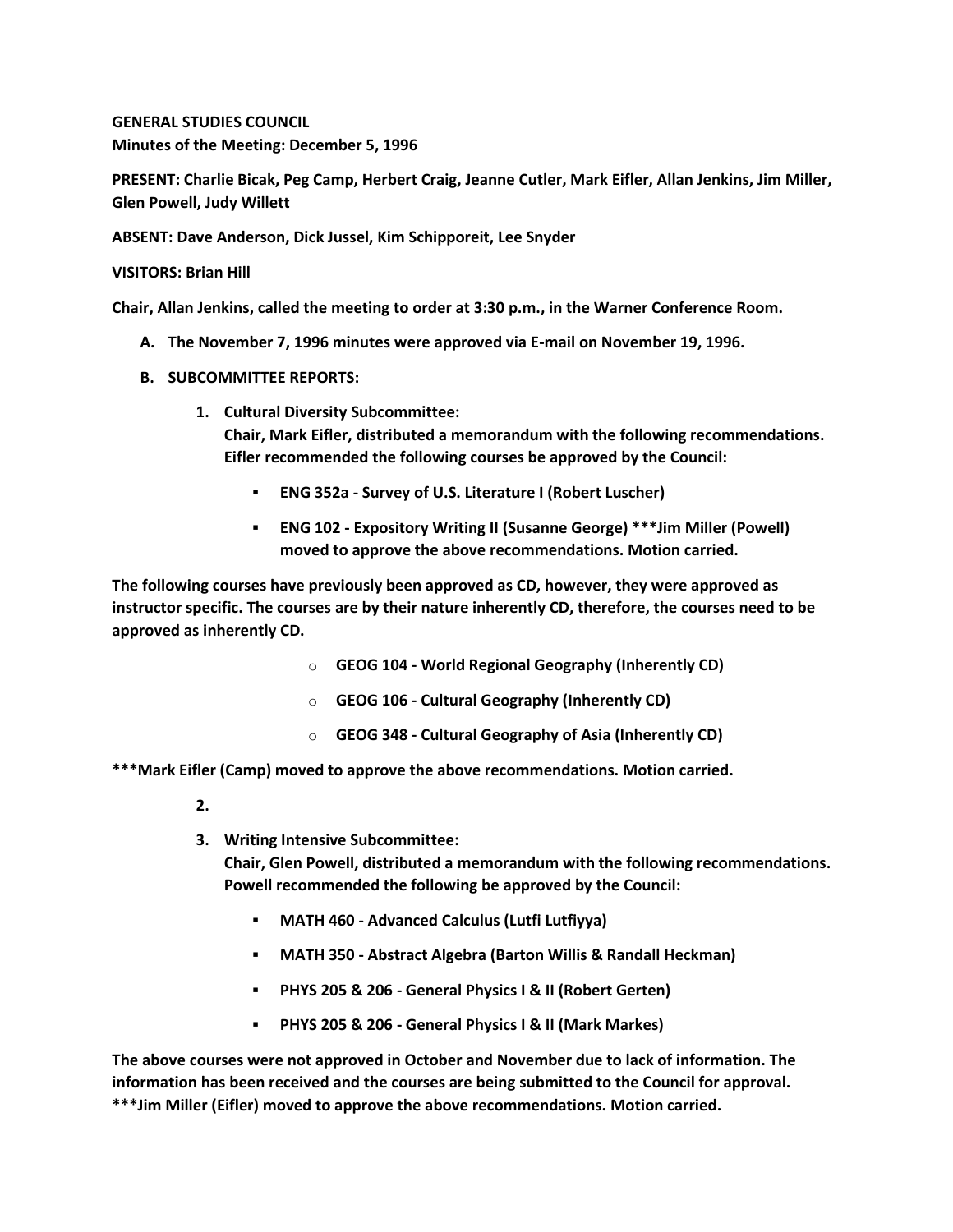**The following courses are recommended for approval by the Council.**

- **ENG 235H - Reading and Writing about Literature (Michael Benzel & Jim German)**
- **ENG 304 - Grammar I (Richard Jussel)**
- **ENG 425 - Children's Literature (Martha Kruse & Elizabeth Peck)**
- **ENG 426 - Literature for Adolescents (Martha Kruse & Elizabeth Peck)**
- **HIST 280H - Special Topics - Honors (Michael Benzel & Jim German)**
- **PE 467 - Fitness Testing (Richard Seip)**
- **PSCI 382 - Public Opinion and Political Problems (Mary Daake)**

**\*\*\*Mark Eifler (Bicak) moved to approve the above recommendations. Motion carried.** 

**There was considerable discussion regarding English 303 - Introduction to Linguistics (Dick Jussel). The WI Subcommittee is requesting a change be made in the syllabus, therefore, the Subcommittee did not approve this course for WI designation. After the Council discussed the situation, the Council decided to move for approval pending the change be made in the syllabus.**

**\*\*\*Jim Miller (Craig) moved to approve English 303 - Introduction to Linguistics (Dick Jussel) as WI, pending Jussel making the change to the syllabus. Motion carried.**

**Brian Hill from Health/PE/Recreation attended the General Studies meeting to present** 

**REC 485 - Tourism and Recreation Research.**

**Hill would like to get this course approved as WI, so it can be taught as such in the Spring 97 semester.** 

**Jenkins asked the Council to approve the course upon the Subcommittee's approving the course prior to the beginning of the semester.**

**\*\*\*Glen Powell (Camp) moved to approve the above course as WI, upon the approval of the Subcommittee. Motion carried.**

**\*\*\*Since the General Studies meeting, the WI Subcommittee has approved (12-17-96)**

**REC 485 - Tourism and Recreation Research (Brian Hill)**

**as Writing Intensive.**

**C.**

- **D. NEW BUSINESS:**
	- **1. Assessment Timeline:**

**Allan Jenkins distributed a handout with the Assessment timeline. He asked the Council to review the timeline and it would be discussed later.**